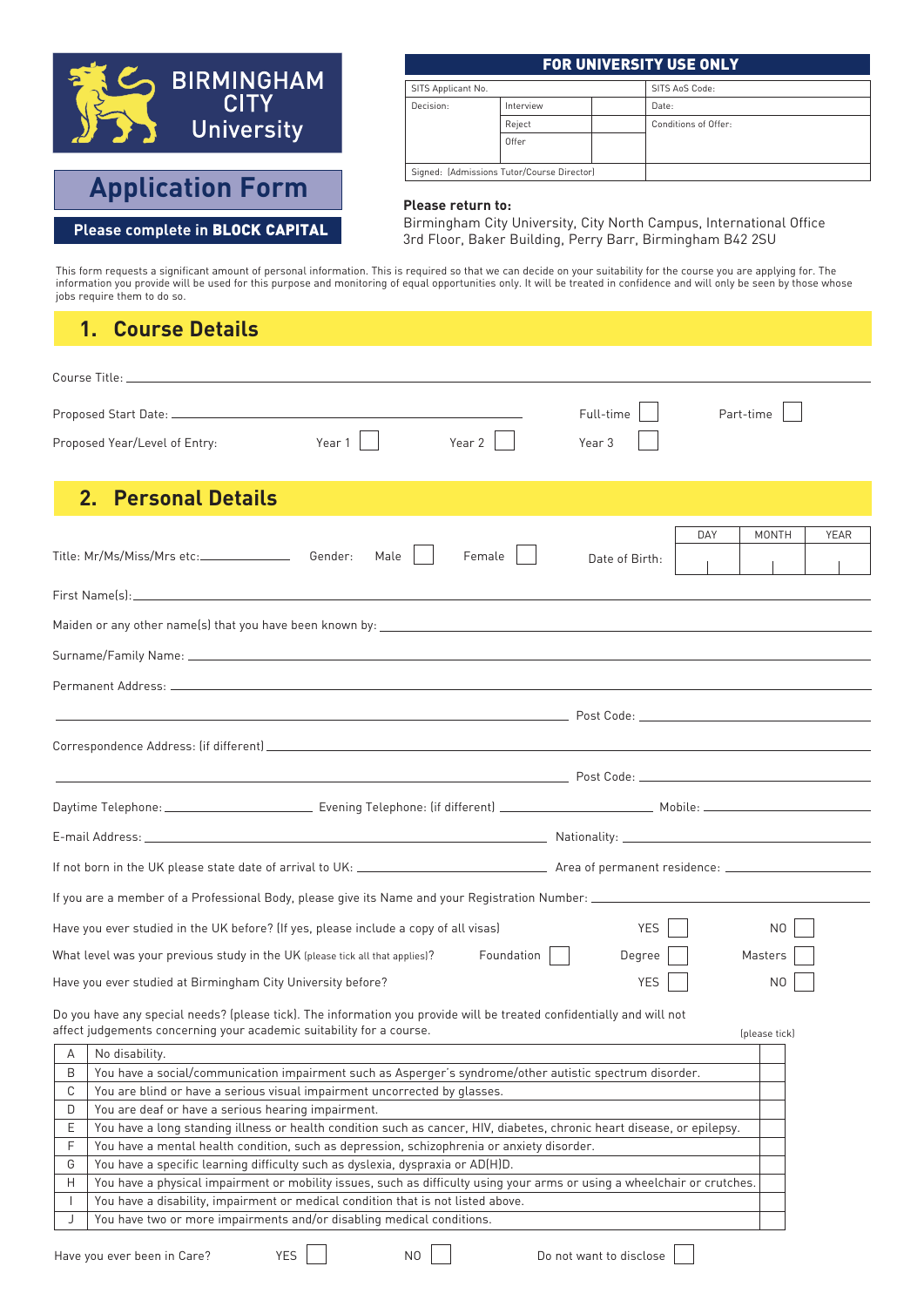# **3. Academic and Professional Qualifications**

Please enter details of the highest level of qualification you currently hold.

| Qualifications, eq: GCSE, HND, Degree, Access,  <br>NVQ, Postgraduate, Masters, Professional | Subject/Unit | From<br>Year | Тo<br>Year | Place of Study | Results<br>(grade or band) | CATS points and<br>level (if applicable) |
|----------------------------------------------------------------------------------------------|--------------|--------------|------------|----------------|----------------------------|------------------------------------------|
|                                                                                              |              |              |            |                |                            |                                          |
|                                                                                              |              |              |            |                |                            |                                          |

Now please list all other subjects taken, whatever the result, in reverse chronological order ie: latest first. If you are awaiting the result of any examination please indicate the date in the Results column. Please continue on a separate sheet if necessary.

#### If you have previously studied in the UK, you MUST declare full details of this study on this form, including exact dates of study and also enclose **copies of your previous UK visas when submitting this application form.**

| Qualifications, eg: GCSE, HND, Degree, Access,  <br>  NVQ, Postgraduate, Masters, Professional | Subject/Unit | From<br>Year | To<br>Year | Place of Study | Results<br>(grade or band) | CATS points and<br>level (if applicable) |
|------------------------------------------------------------------------------------------------|--------------|--------------|------------|----------------|----------------------------|------------------------------------------|
|                                                                                                |              |              |            |                |                            |                                          |
|                                                                                                |              |              |            |                |                            |                                          |
|                                                                                                |              |              |            |                |                            |                                          |
|                                                                                                |              |              |            |                |                            |                                          |
|                                                                                                |              |              |            |                |                            |                                          |
|                                                                                                |              |              |            |                |                            |                                          |
|                                                                                                |              |              |            |                |                            |                                          |
|                                                                                                |              |              |            |                |                            |                                          |
|                                                                                                |              |              |            |                |                            |                                          |
|                                                                                                |              |              |            |                |                            |                                          |
|                                                                                                |              |              |            |                |                            |                                          |
|                                                                                                |              |              |            |                |                            |                                          |

If you are an overseas student please include your IELTS/TOEFL/Pearson Test of English results below:

IELTS overall band score **TOEFL** internet-based test score Pearson Test of English test score

The University may also accept other approved qualifications equivalent to the IELTS/TOEFL/PTE test scores. Please list these above or on a separate sheet if necessary.

#### **4. Employment and Work Experience**

Please give details of work experience, training and employment in reverse chronological order.

| Nature of work/training | Name of organisation | Full-time or | From  |      | To    |      |
|-------------------------|----------------------|--------------|-------|------|-------|------|
|                         |                      | Part-time    | Month | Year | Month | Year |
|                         |                      |              |       |      |       |      |
|                         |                      |              |       |      |       |      |
|                         |                      |              |       |      |       |      |
|                         |                      |              |       |      |       |      |
|                         |                      |              |       |      |       |      |
|                         |                      |              |       |      |       |      |
|                         |                      |              |       |      |       |      |
|                         |                      |              |       |      |       |      |

#### **5. Criminal Convictions**

The University has a duty to ensure the safety and security of its students and staff. Please tick box if either of the following statements applies to you:

| I have a relevant criminal conviction that is not spent           |  |
|-------------------------------------------------------------------|--|
| I am serving a prison sentence for a relevant criminal conviction |  |

Convictions that are spent (as defined by the Rehabilitation of Offenders Act 1974) are not considered to be relevant and need not be disclosed. The definition of a relevant conviction is one for offences against the person, whether of a violent or sexual nature, or for offences involving unlawfully supplying controlled drugs or substances where the conviction concerns commercial drug dealing or trafficking. Such a disclosure does not automatically exclude you from the application process but the University reserves the right to ask for further information about the conviction.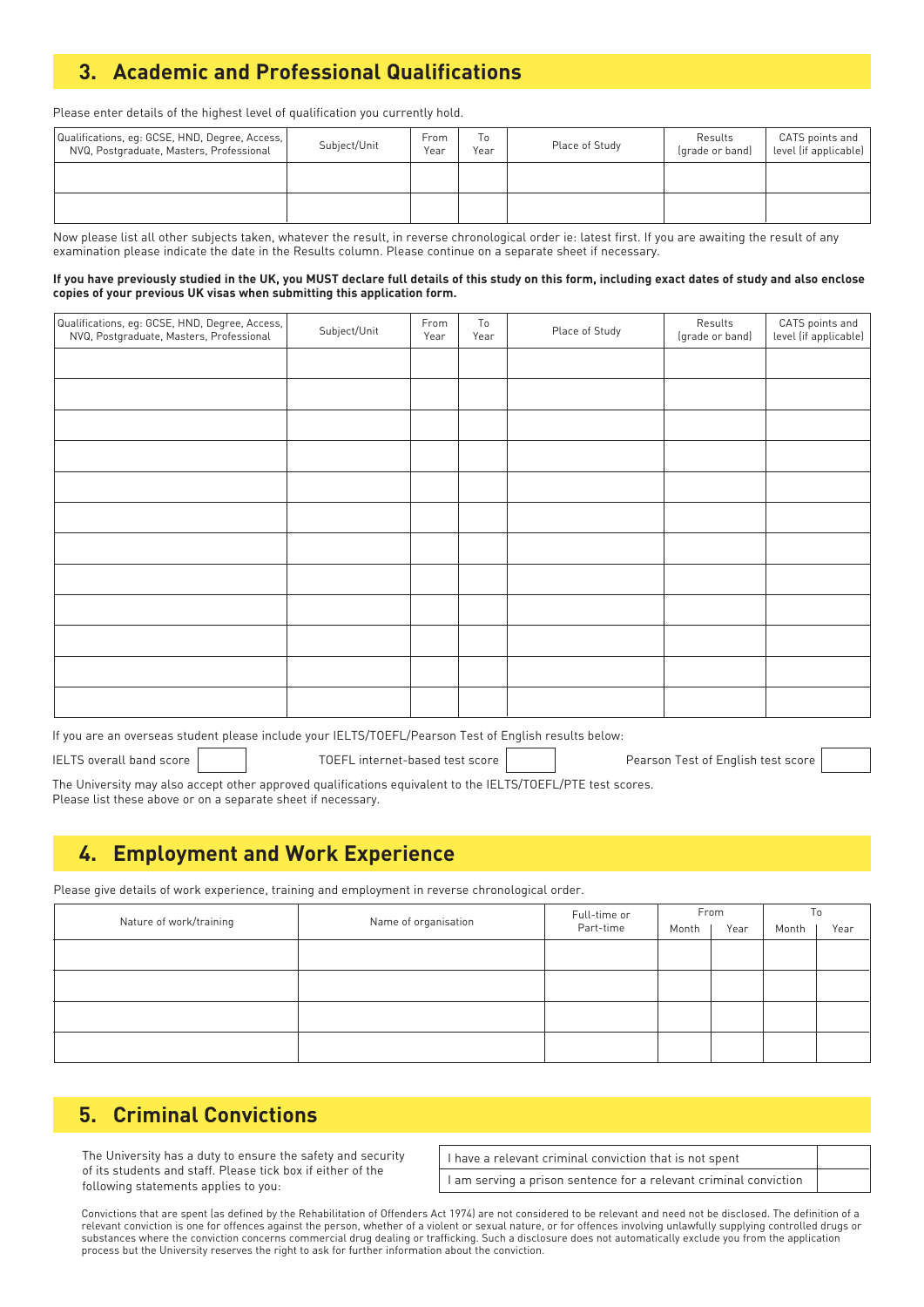## **6. Referee(s)**

Name and Address of Referee(s).

| Name:      |            | Name:      |            |
|------------|------------|------------|------------|
| Address:   |            | Address:   |            |
|            | Post Code: |            | Post Code: |
| Telephone: | Fax:       | Telephone: | Fax:       |
| E-mail:    |            | E-mail:    |            |

## **7. Supporting Statement**

| Please enter here any further information in support of your application, for example, reasons for choosing the course, your professional career to date (if relevant) and your current career goals. Please continue on a sep |  |  |  |  |
|--------------------------------------------------------------------------------------------------------------------------------------------------------------------------------------------------------------------------------|--|--|--|--|
|                                                                                                                                                                                                                                |  |  |  |  |
|                                                                                                                                                                                                                                |  |  |  |  |
|                                                                                                                                                                                                                                |  |  |  |  |
|                                                                                                                                                                                                                                |  |  |  |  |
|                                                                                                                                                                                                                                |  |  |  |  |
|                                                                                                                                                                                                                                |  |  |  |  |
|                                                                                                                                                                                                                                |  |  |  |  |
|                                                                                                                                                                                                                                |  |  |  |  |
|                                                                                                                                                                                                                                |  |  |  |  |
|                                                                                                                                                                                                                                |  |  |  |  |
|                                                                                                                                                                                                                                |  |  |  |  |
|                                                                                                                                                                                                                                |  |  |  |  |
|                                                                                                                                                                                                                                |  |  |  |  |
|                                                                                                                                                                                                                                |  |  |  |  |
|                                                                                                                                                                                                                                |  |  |  |  |

### **8. Declaration**

I confirm that the information given on this form is true, complete and accurate and that none of the information requested or other material information has been omitted. I accept that if it is discovered that I have supplied false, inaccurate or misleading information, Birmingham City University reserves the right to cancel my application, withdraw its offer of a place or terminate attendance at the University and I shall have no claim against Birmingham City University in relation thereto. If you are under 18 please visit our website for more information on how to apply: http://bcu.ac.uk/international/discover-bcu/how-to-apply/under-18s

| Applicant's<br>Name: —    |                                                                             | Applicant's<br>Signature: ____________ | Date:                                          |
|---------------------------|-----------------------------------------------------------------------------|----------------------------------------|------------------------------------------------|
|                           | PLEASE INDICATE HOW YOU HEARD ABOUT THE COURSE (please tick relevant boxes) |                                        |                                                |
| Advertisement             | Careers Service                                                             | Alumni                                 | Colleague/Friend                               |
| <b>Education Fair</b>     | Employer                                                                    | <b>Current Student</b>                 | Internet                                       |
| Previous Student          | <b>Professional Association</b>                                             | Direct Mail                            | Personal enguiry to Birmingham City University |
| Other: (Please Specify) _ |                                                                             |                                        |                                                |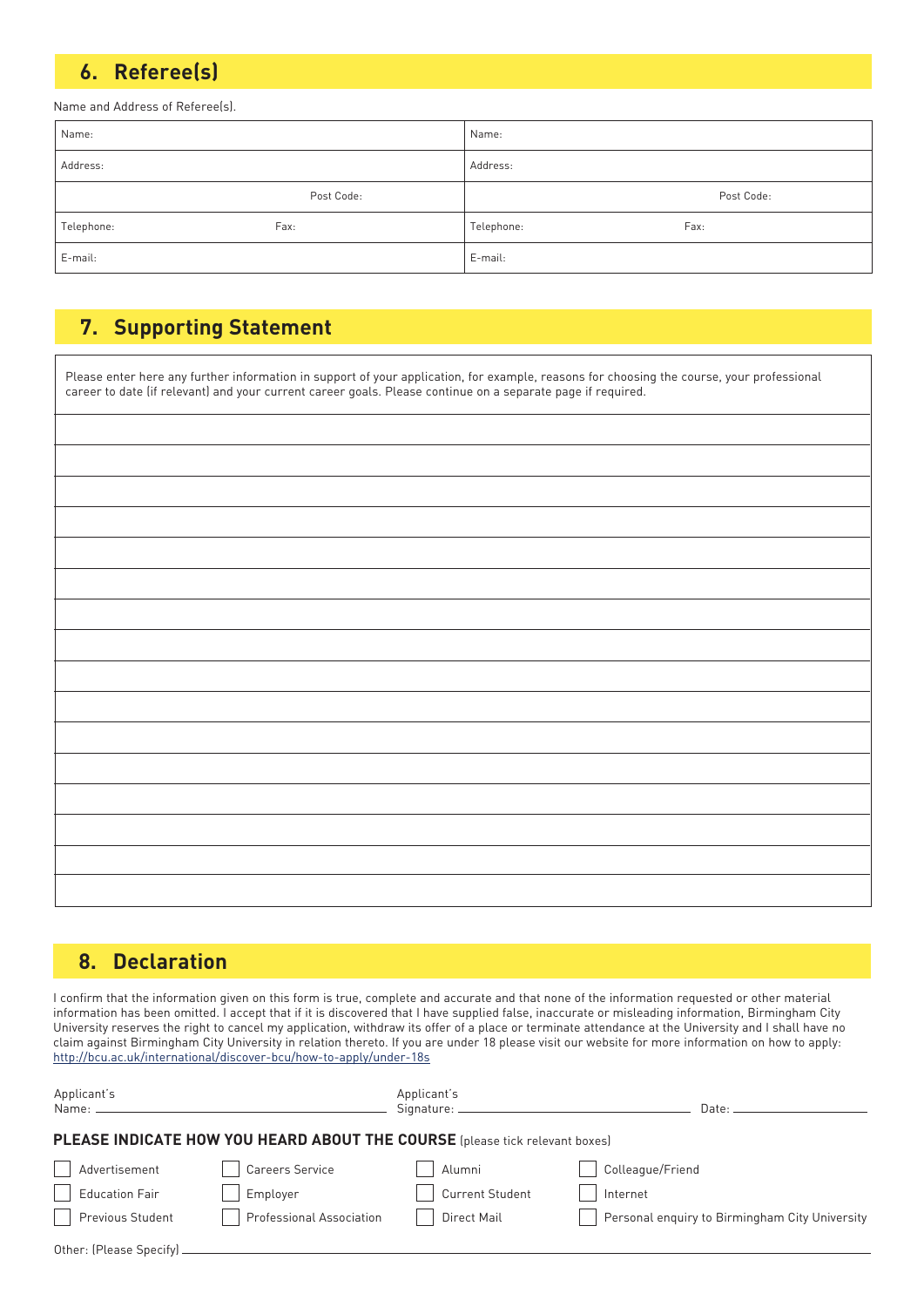Name: Date of Birth:

#### **THIS INFORMATION WILL NOT BE GIVEN TO ADMISSIONS TUTORS INVOLVED IN MAKING DECISIONS ABOUT YOUR ELIGIBILITY FOR THE COURSE.**

As part of its equal opportunities policy, Birmingham City University monitors applications by gender, ethnic origin and disability. Provision of information on ethnic origin is voluntary but we hope you will agree to provide it to assist us to monitor our equal opportunities policy.

Please tick the appropriate box.

| 10 | White                                |  |
|----|--------------------------------------|--|
| 21 | Black or Black British - Caribbean   |  |
| 22 | Black or Black British - African     |  |
| 29 | Other Black background               |  |
| 31 | Asian or Asian British - Indian      |  |
| 32 | Asian or Asian British - Pakistani   |  |
| 33 | Asian or Asian British - Bangladeshi |  |
| 34 | Chinese                              |  |
| 39 | Other Asian background               |  |
| 41 | Mixed - White and Black Caribbean    |  |
| 42 | Mixed - White and Black African      |  |
| 43 | Mixed - White and Asian              |  |
| 49 | Other Mixed background               |  |
| 80 | Other Ethnic background              |  |
| 98 | Do not wish to provide information   |  |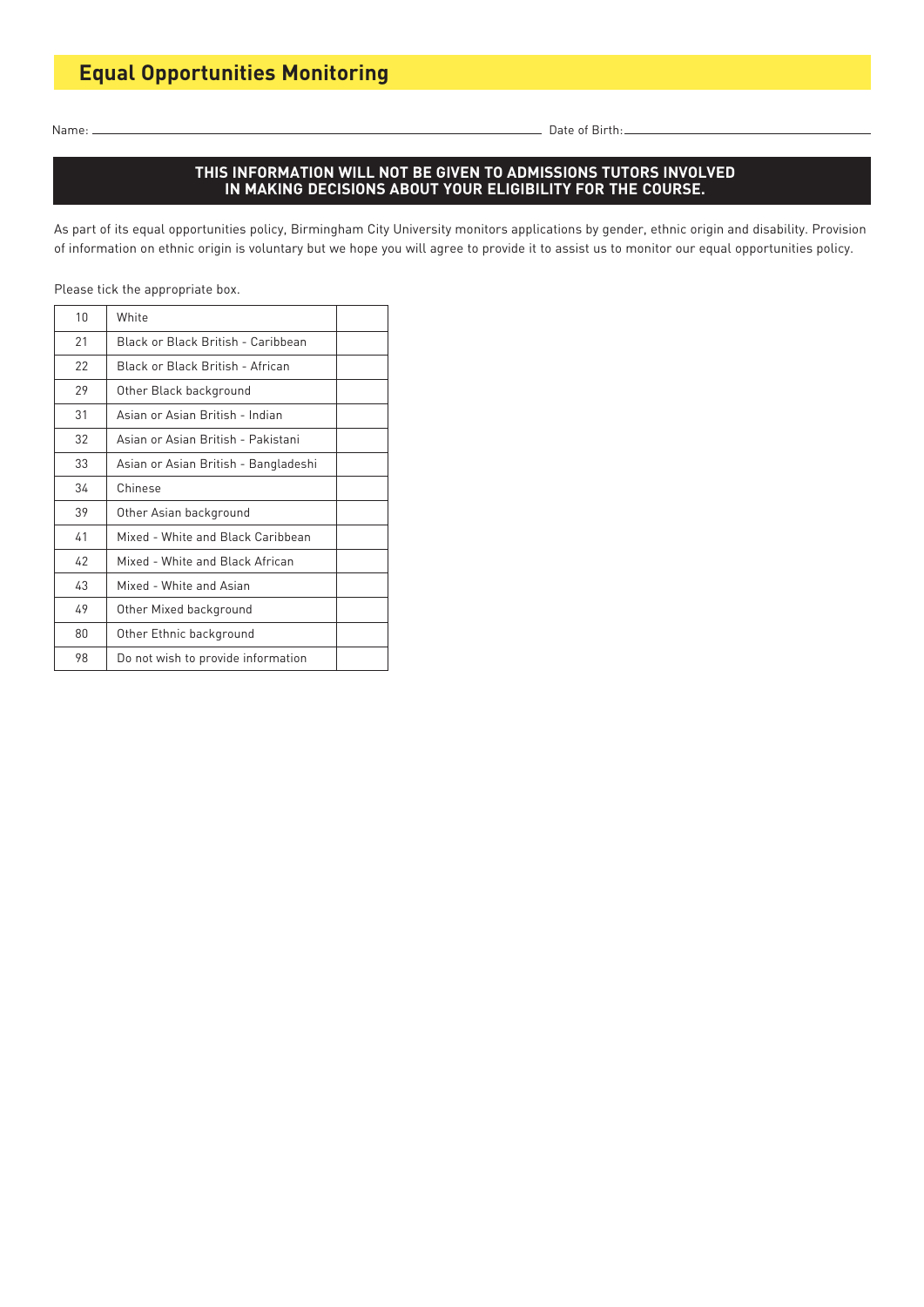

# **Report on Applicant**

**Referees should note that the contents of this report may be shown to the applicant on request.**

#### **To the Candidate:**

Please fill in your name and course details below, detach and forward this part of the form to your referee for completion.

| Applican<br>-ivarne: | Date<br>- 01<br>וורח<br>. |
|----------------------|---------------------------|
|                      |                           |

Course Applied For:

### **To the Referee:**

I am applying for admission to the above course at Birmingham City University. The university would appreciate your personal impressions of my intellectual ability and professional skills.

Please comment on my character, quality of previous work, personal strengths and weaknesses, and potential. (Please use a separate sheet if you prefer).

| How long have you known the applicant and in what capacity? |  |
|-------------------------------------------------------------|--|
|                                                             |  |
|                                                             |  |

Please comment on the applicant's suitability for the course with particular reference to his/her strengths.